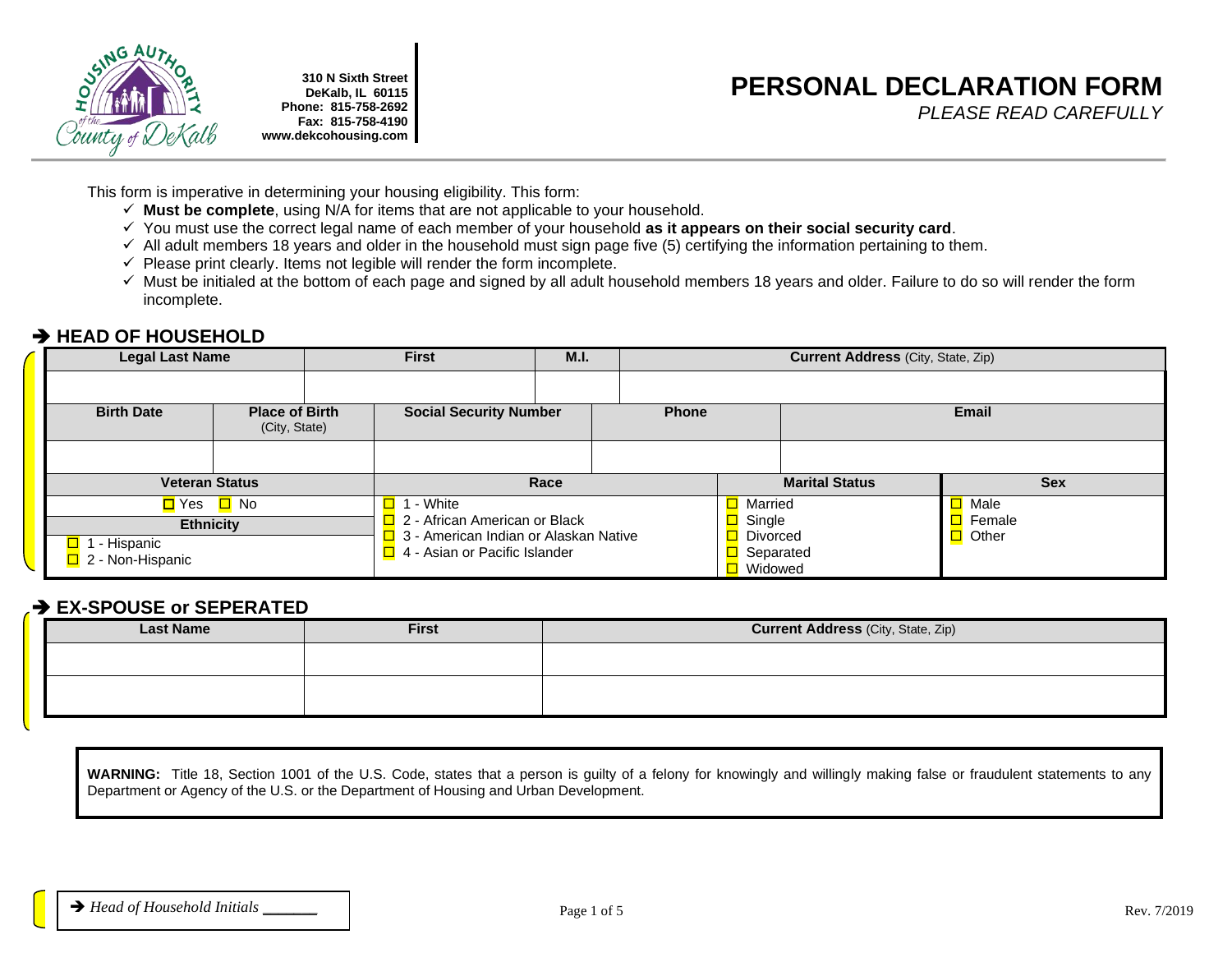#### **HOUSEHOLD COMPOSITION**

Please complete the following information for the other household members that will be living with you. This will be considered your *Household Composition.*

## ➔ **OTHER ADULTS** *(18 years of age and older)* Names must match Social Security Card

| <b>Legal Name</b><br>(Last) | (First) | <b>M.I.</b> | <b>Relation to</b><br><b>Head of</b><br>House | <b>Birth Date</b> | <b>Birth Place</b><br>City, State | <b>Sex</b><br>M/F<br>$\overline{O}$ | Race<br>$1 - 4$ | <b>Social Security Number</b> | <b>Marital</b><br><b>Status</b> |
|-----------------------------|---------|-------------|-----------------------------------------------|-------------------|-----------------------------------|-------------------------------------|-----------------|-------------------------------|---------------------------------|
|                             |         |             |                                               |                   |                                   |                                     |                 |                               |                                 |
|                             |         |             |                                               |                   |                                   |                                     |                 |                               |                                 |
|                             |         |             |                                               |                   |                                   |                                     |                 |                               |                                 |
|                             |         |             |                                               |                   |                                   |                                     |                 |                               |                                 |

#### ➔ **CHILDREN** *(17 years of age and under)* Names must match Social Security Card

| $\sim$ $\sim$ $\sim$<br>Legal Name<br>(Last) | (First) | M.I. | Relation to $\sqrt{ }$<br><b>Head of</b><br>House | <b>Birth Date</b> | <b>Birth Place</b><br>City, State | <b>Sex</b> | Race<br>$1 - 4$ | <b>Social Security</b><br><b>Number</b> | <b>Absent Parent</b> |
|----------------------------------------------|---------|------|---------------------------------------------------|-------------------|-----------------------------------|------------|-----------------|-----------------------------------------|----------------------|
|                                              |         |      |                                                   |                   |                                   |            |                 |                                         |                      |
|                                              |         |      |                                                   |                   |                                   |            |                 |                                         |                      |
|                                              |         |      |                                                   |                   |                                   |            |                 |                                         |                      |
|                                              |         |      |                                                   |                   |                                   |            |                 |                                         |                      |
|                                              |         |      |                                                   |                   |                                   |            |                 |                                         |                      |

#### → SCHOOL (List schools **currently** attended by all family members that are part of the household. *Be sure to include adults or adult children continuing education & childcare/daycare*)

| <b>Student's Name</b> | <b>Name of School</b> | <b>Address of School</b> | <b>Phone # of School</b> |
|-----------------------|-----------------------|--------------------------|--------------------------|
|                       |                       |                          |                          |
|                       |                       |                          |                          |
|                       |                       |                          |                          |
|                       |                       |                          |                          |
|                       |                       |                          |                          |
|                       |                       |                          |                          |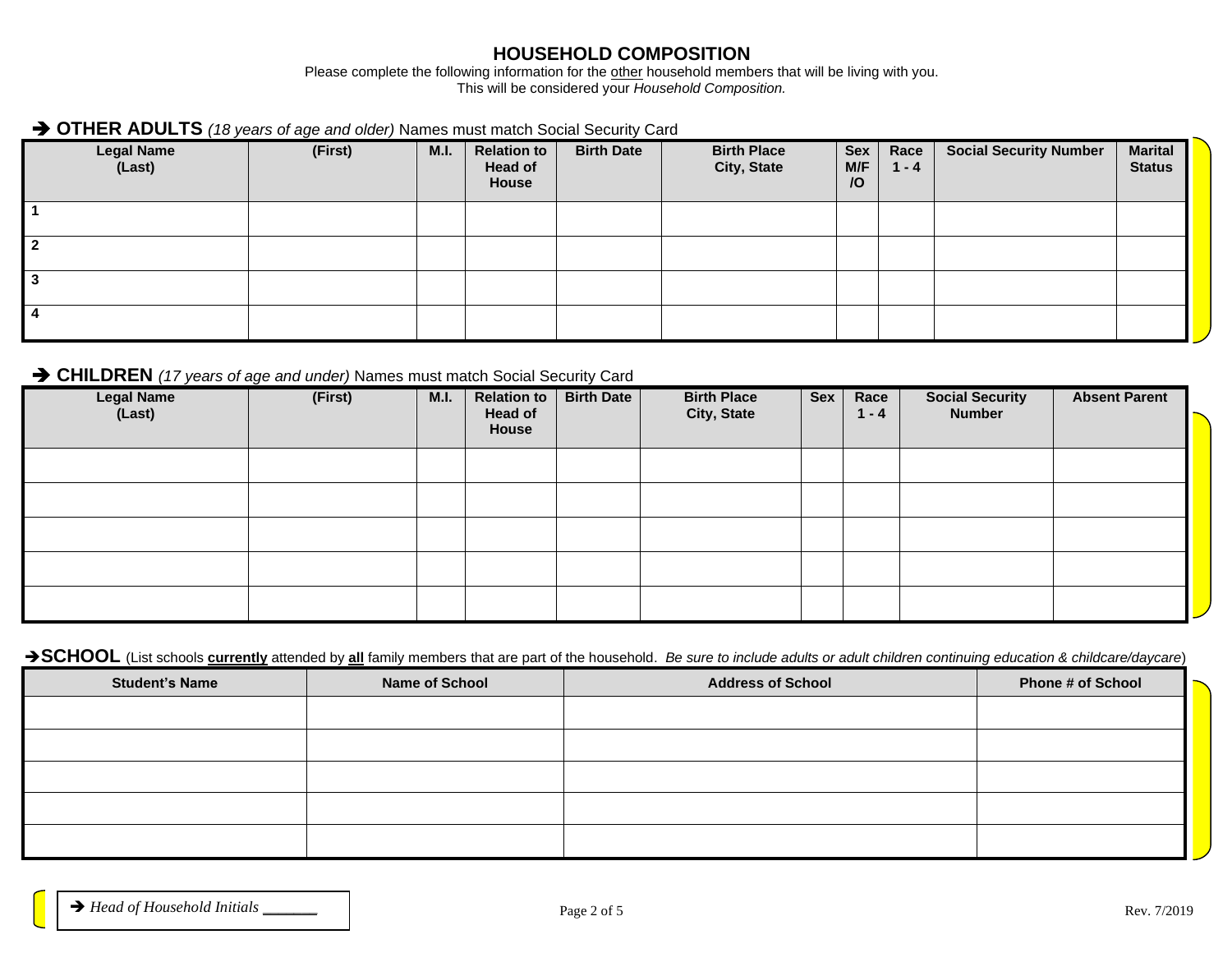#### **TOTAL HOUSEHOLD INCOME**

List **all** money earned or received by **everyone** living in your household including children. This includes money from wages, self-employment, cash income, child support, contributions, Social Security, disability payments, Workman's Compensation, retirement benefits, TANF, Veterans benefits, rental property income, stock dividends, bank accounts, alimony, and all other sources. Use zero or N/A if not applicable**. Do not leave any blanks!**

#### ➔ **LIST AMOUNTS RECEIVED** (*if none received, write zero in space provided)*

| <b>Household Member</b><br>(List each member) | <b>Employer</b> | <b>Total Wages</b><br>per pay<br>period | TANF/<br>Food<br><b>Stamps</b> | <b>Child Support</b><br><b>Monthly</b> | <b>Social</b><br><b>Security</b><br><b>Benefits</b> | Unemployment<br><b>Benefits</b> | All Other Types of Income |  |
|-----------------------------------------------|-----------------|-----------------------------------------|--------------------------------|----------------------------------------|-----------------------------------------------------|---------------------------------|---------------------------|--|
|                                               |                 |                                         |                                |                                        |                                                     |                                 |                           |  |
|                                               |                 |                                         |                                |                                        |                                                     |                                 |                           |  |
|                                               |                 |                                         |                                |                                        |                                                     |                                 |                           |  |
|                                               |                 |                                         |                                |                                        |                                                     |                                 |                           |  |

#### → BANKING & ASSET INFORMATION Please list all banking and asset information for the entire household. This includes Pre-paid Cards such as MetaBank, Greendot, Direct Express, NetSpend, RushCard, etc. This also includes any CDs, 401K, IRA, and any other bank or asset type of account.

| <b>Name of Bank</b> | <b>Account Number</b> |             | Joint/Individual | <b>Balance</b> |           |  |
|---------------------|-----------------------|-------------|------------------|----------------|-----------|--|
|                     |                       | <b>Type</b> |                  | <b>Current</b> | 6 mo.avg. |  |
|                     |                       |             |                  |                |           |  |
|                     |                       |             |                  |                |           |  |
|                     |                       |             |                  |                |           |  |
|                     |                       |             |                  |                |           |  |
|                     |                       |             |                  |                |           |  |
|                     |                       |             |                  |                |           |  |
|                     |                       |             |                  |                |           |  |

#### ➔ **GENERAL INFORMATION**

| Question                                                                                                | <b>Answer</b> |           | <b>Explain if marked Yes</b> |
|---------------------------------------------------------------------------------------------------------|---------------|-----------|------------------------------|
| Do you or any household member own or have an interest in any real estate, boat, and/or mobile<br>home? | $\Box$ Yes    | $\Box$ No |                              |
| Have you sold any real estate in the last two years?                                                    | $\Box$ Yes    | $\Box$ No |                              |
| Do you own any stocks, bonds or mutual funds or 401K?                                                   | $\Box$ Yes    | $\Box$ No |                              |
| Did you file a Federal income tax return for the most recent year?                                      | $\Box$ Yes    | $\Box$ No |                              |
| Does anyone outside of your household pay any of your bills or expenses, or give you money?             | $\Box$ Yes    | $\Box$ No |                              |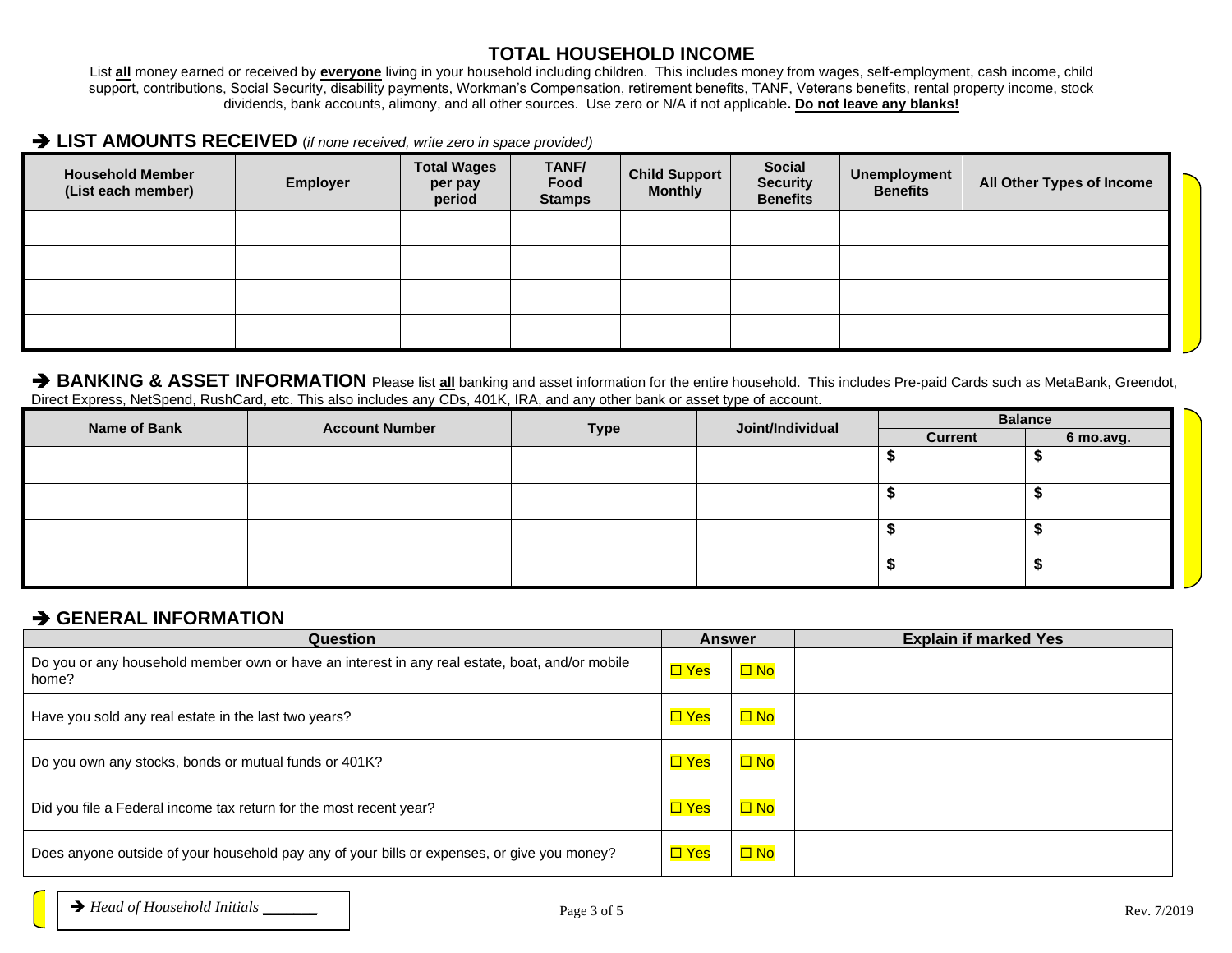| Question                                                                                                                                                                                                               | <b>Answer</b> |              | <b>Explain if marked Yes</b>                                    |
|------------------------------------------------------------------------------------------------------------------------------------------------------------------------------------------------------------------------|---------------|--------------|-----------------------------------------------------------------|
| Do you expect anyone to move in or out of your household within the next 12 months (i.e. aging<br>parent, foster child, newborn infant)?                                                                               | $\square$ Yes | $\Box$ No    |                                                                 |
| Does anyone live with you now who is not listed above?                                                                                                                                                                 | $\square$ Yes | $\Box$ No    | Who & Relation?                                                 |
| Have you or any other adult members ever used a name(s) or Social Security Number(s) other than<br>the one you are currently using?                                                                                    | $\Box$ Yes    | $\square$ No |                                                                 |
| Have you or any member of your household ever lived in any subsidized housing complex or<br>program?                                                                                                                   | $\square$ Yes | $\Box$ No    | When & Where?<br>Under what name?<br>Who was Head of Household? |
| Have you ever violated a family obligation in a HUD-assisted Housing Program?                                                                                                                                          | $\square$ Yes | $\Box$ No    |                                                                 |
| Have you or anyone in your household ever been evicted from Public or any subsidized housing<br>program for any reason?                                                                                                | $\square$ Yes | $\Box$ No    |                                                                 |
| Do you owe money to past landlords or a Subsidized Housing Agency?                                                                                                                                                     | $\Box$ Yes    | $\Box$ No    | Who do you owe?                                                 |
| Has anyone in your household ever been engaged in the use, sale, manufacture, or distribution of a<br>controlled substance?                                                                                            | $\square$ Yes | $\Box$ No    | Who & when?                                                     |
| Have you or anyone in your household ever been involved in, arrested, or convicted for drug<br>activity?                                                                                                               | $\square$ Yes | $\Box$ No    |                                                                 |
| Have you or any member of your household ever abused alcohol to the extent such alcohol abuse<br>caused behavior that interfered with the health, safety, or right to peaceful enjoyment of the<br>premises of others? | $\Box$ Yes    | $\Box$ No    |                                                                 |
| Have you or anyone in your household ever been involved in, arrested, or convicted of any crime<br>other than traffic violations?                                                                                      | $\square$ Yes | $\Box$ No    |                                                                 |
| Are you or anyone in your household subject to a lifetime state sex offender registration<br>requirement in any state?                                                                                                 | $\Box$ Yes    | $\Box$ No    | Who and what state?                                             |
| Does your household have a car?                                                                                                                                                                                        | $\Box$ Yes    | $\Box$ No    | Make/Model:<br>License Plate#                                   |
| Does your household have a second car?                                                                                                                                                                                 | $\Box$ Yes    | $\Box$ No    | Make/Model:<br>License Plate#                                   |
|                                                                                                                                                                                                                        |               |              |                                                                 |
| → REASONABLE ACCOMMODATION<br>Are you or anyone in your household, a person with a disability requiring any specific modifications<br>or accommodations in order to fully utilize our program services?                | $\Box$ Yes    | $\Box$ No    | How can we assist?                                              |